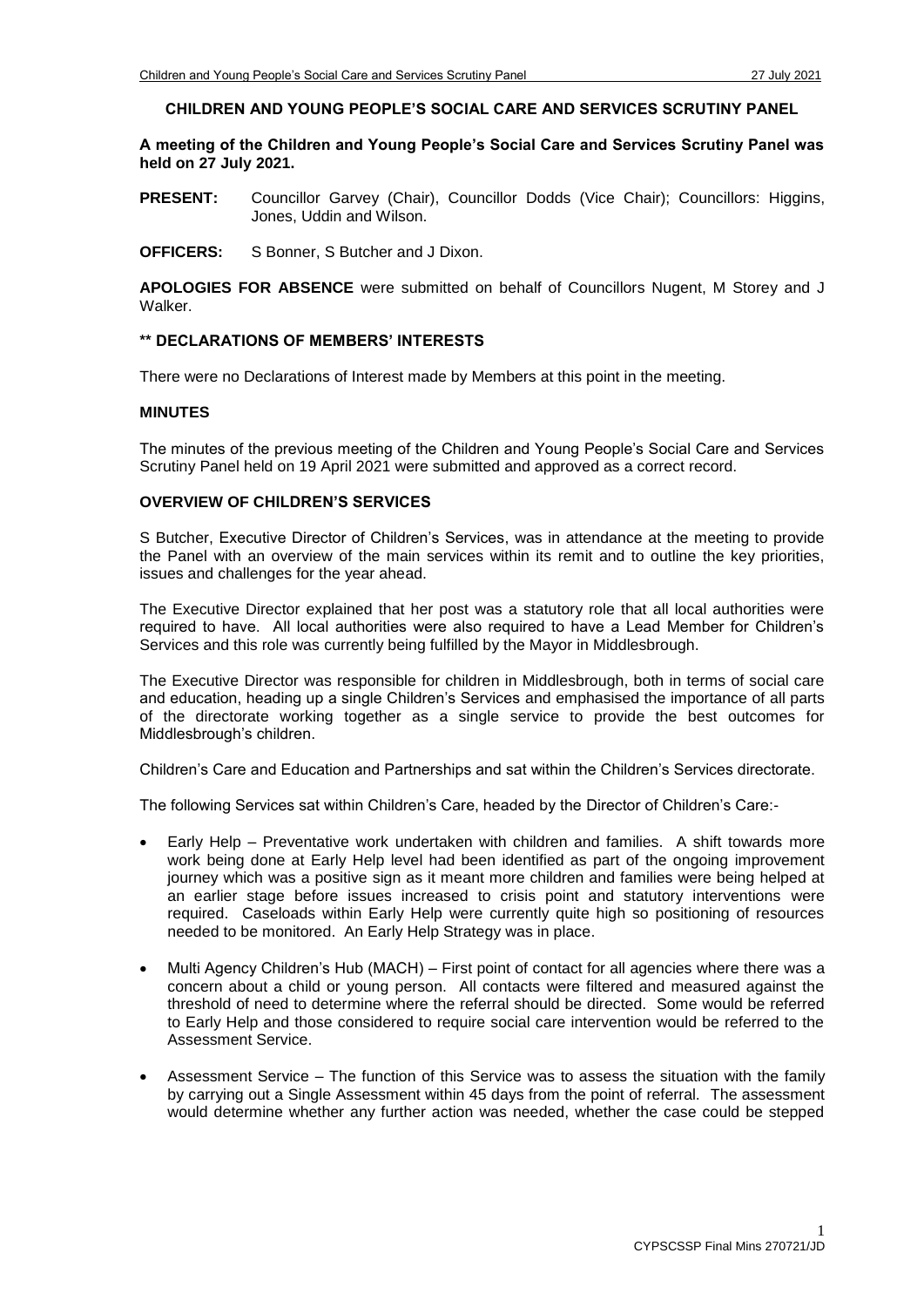down to Early Help or whether the family required more significant help. Where more significant help was needed, the family could be directed through the following routes:-

- Child in Need Middlesbrough currently had two managed Innovate Teams who were taking on a significant amount of Children in Need work. The target timescale for completing work with Children in Need was 12 weeks.
- Safeguarding and Care Planning Where a case was considered to be more serious or significant risks were identified within the family, it would be moved to this Service. This Service worked with children on Child Protection plans and it was highlighted that the numbers of children on Child Protection plans had started to reduce slightly, with a shift towards more Early Help provision. Safeguarding and Care Planning was also the area with legal expertise and determined whether applications for Court Orders, including Care Orders, should be made. This was a very skilled area of work requiring Social Workers to go into the Court arena, being well-prepared.
- Children Looked After Consisted of three teams. The numbers of children looked after had significantly reduced – from 702 in August 2020 to 531 in July 2021.
- Care Leavers (Pathways) From the age of 18 children were no longer considered 'looked after' but were supported through the Care Leavers Team. The Team's practitioners ensured that young people were supported into education, employment and training. A CAMHS worker was situated within the team and was making a difference to young people's lives. Many young people needed support between the ages of  $18 - 25$  which was provided by this team.
- Independent Reviewing Officers This was a Team of Officers who reviewed all children who were looked after children on a regular basis – generally every six months. This provided an assurance mechanism to ensure children were happy and thriving in their placement.
- Adoption Adoption work was mainly undertaken with Adoption Tees Valley the Regional Adoption Agency. Children's Services worked with the children who were being recommended for adoption, whilst ATV was responsible for assessing adopters. Children's Services and ATV matched the children with suitable adopters together and the Executive Director was also the Agency Decision Maker (ADM) who made the final decision as to whether a child should be placed for adoption and then as to whether the match was suitable to proceed, following the recommendations made by the Adoption Panel.
- Children With Disabilities Team and Short Break Service
- Residential Children's Homes Middlesbrough was fortunate to still have internal residential provision (as not all local authorities did). More recently, a nine-bed supported lodgings accommodation was opened at Daniel Court for care leavers prior to moving to independent living.
- Strategic Services Led by the Head of Strategic Services, this Team was responsible for the planning, monitoring and preparation of key information for various bodies such as the Children's Improvement Board and inspections.

The following Services sat within Education and Partnerships, led by the Director of Education and Partnerships:-

- Provision of support to schools in Middlesbrough, including 11 maintained primary schools (all other primary schools in Middlesbrough and all of its secondary schools were academies).
- Virtual School ensuring that the best interests of children looked after were upheld in school.
- Special Educational Needs and Disabilities (SEND) Support for children with SEND, including maintenance of Education, Health and Care Plans (EHCP). This service worked closely with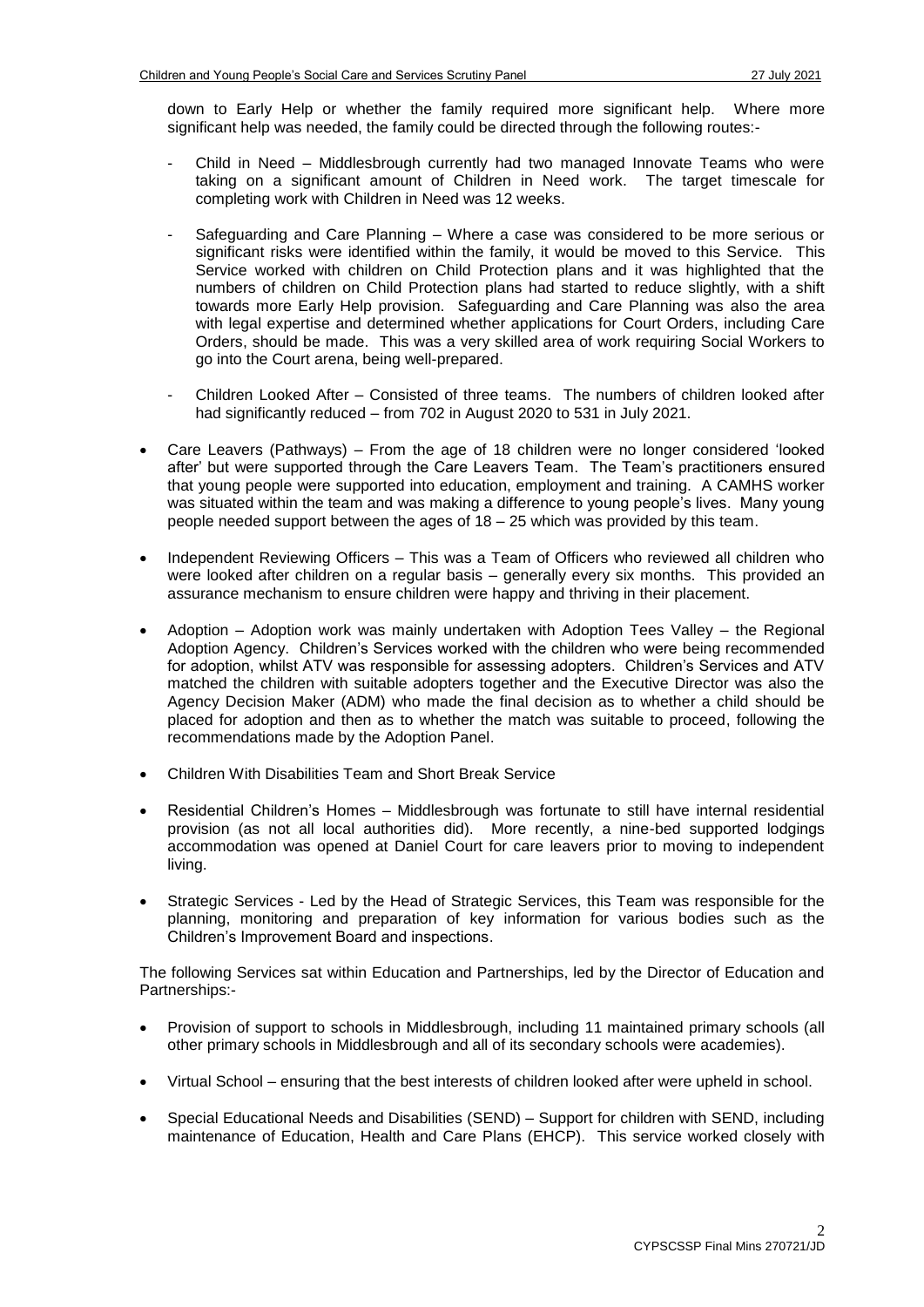Children's Social Care and the Virtual School. Support was also provided to vulnerable children, for example, those who had been excluded from school or children who were not achieving as expected.

- Community Learning further education programmes and support.
- Youth Offending Service Operating across the south tees area.

The Executive Director highlighted that relationships between schools and Children's Services had improved immensely during the pandemic which was promising.

The Panel heard that the following were priorities for 2021/22 within Children's Services:-

- Covid Recovery continuing to work through Covid to improve services.
- Recruitment and Retention of Social Workers Children's Services currently had a high proportion of agency staff and it was recognised that a stable workforce was key to sustaining improvement. One of the main strands of the Workforce Development Strategy was recruitment and retention, looking at how to make Middlesbrough's Children's Services an employer of choice.
- Use of finance  $A$  good deal of work had been done on demand forecasting  $-$  identifying what was needed to provide services. Once a stable status was achieved in terms of workforce and a move towards more preventative work being undertaken, budgets would need to be brought in-line.
- Variability of Practice A key theme throughout Ofsted visits and inspections was variability of practice. It was acknowledged that Children's Services had good practice in some areas but this needed to be levelled up across the service and be consistently good.
- Partnership Working Essential within the directorate, corporately and with external partners such as Health, Police, Schools, other Local Authorities.
- Vulnerable Children To look at young people who were missing and/or at risk of criminal exploitation. The Futures for Families Hub worked with families on the edge of care and a Vulnerable Adolescents Strategy had been produced, exploring how to work with and best support those vulnerable young people who were at a critical point in their lives.
- Overarching all of the above was the Improvement Plan. The plan was refreshed each time there was a visit/inspection by Ofsted or the Children's Commissioner.

During discussion, the following issues were raised:-

- The Executive Director was asked to provide clarification around the term 'maintained primary schools'. The Panel was informed that a maintained school was one that was still run by the local authority. Many schools had now moved out to become academies and operated independently, with some schools belonging to multi-academy trusts made up of several schools. Whilst the local authority had some influence on academies, they operated under their own rules.
- It was queried how many children the Youth Offending Service worked with. The Executive Director advised that it was a South Tees Service operated in partnership with Redcar and Cleveland and worked well. The Executive Director did not have the figures to hand but would provide the Middlesbrough figures to the Panel in due course.
- Reference was made to the occupation of Daniel Court and it was confirmed that there was currently eight young people residing there with a ninth person due to move in. It was also confirmed that the accommodation was supported.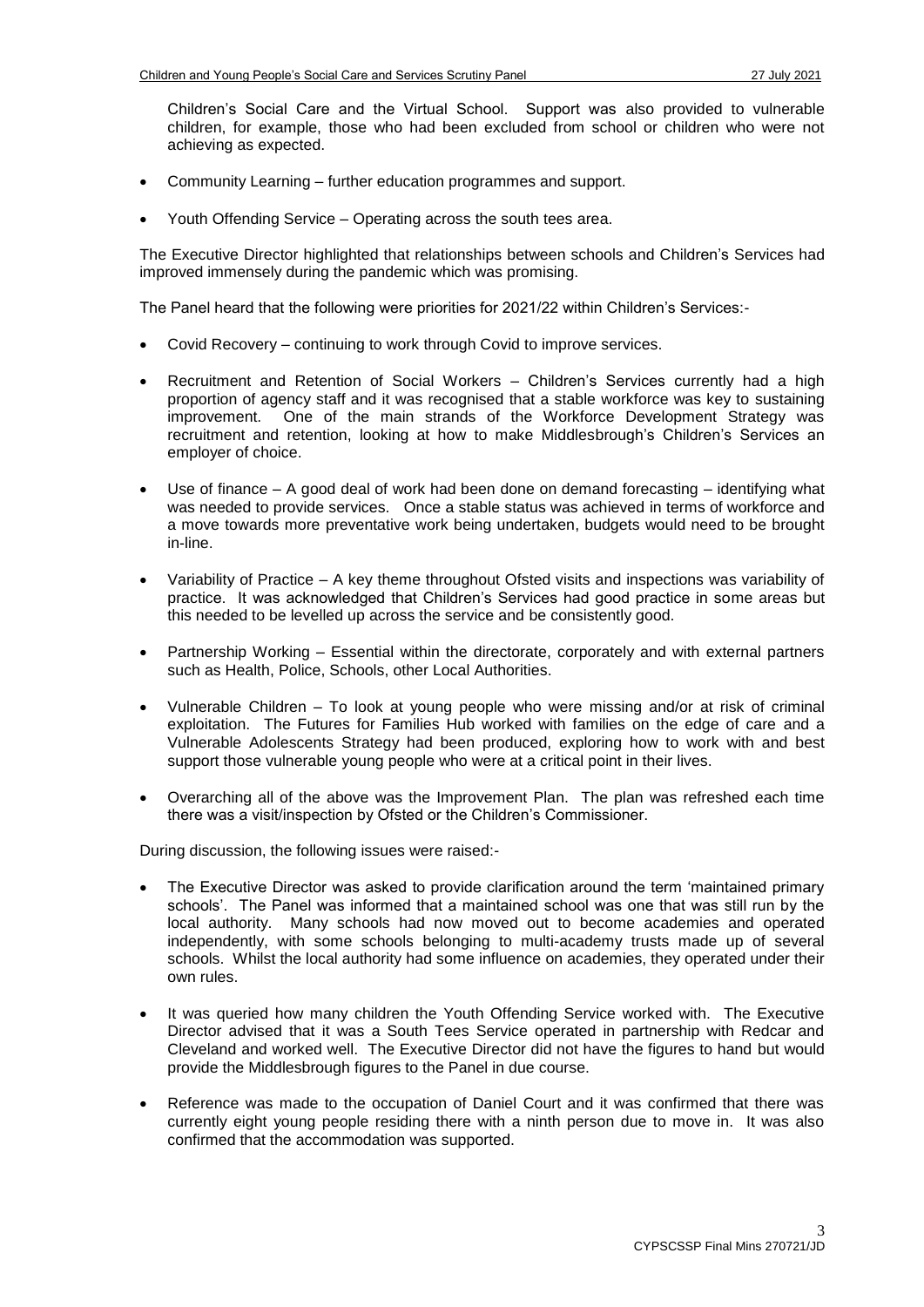It was queried how many children were receiving short break support. Again the Executive Director advised that she would provide the Panel with those figures in due course.

The Panel wished to place on record their thanks to all staff working within Children's Services for their hard work and continued efforts in supporting the improvement journey. The Executive Director advised that she would convey this to staff at her next staff briefing meeting.

**AGREED** that the information provided be noted.

### **SETTING THE PANEL'S WORK PROGRAMME FOR 2021/22**

The Democratic Services Officer submitted a report inviting the Children and Young People's Social Care and Services Scrutiny Panel to consider its work programme for 2021/22.

A list of potential topics, which were anticipated to be of particular interest to the Scrutiny Panel, and the suggestions received in respect of the Scrutiny Panel's remit were contained in the report.

Members were advised that the topical issues and suggestions outlined in the report were merely proposals and the content of the work programme was entirely a decision for the Panel to make.

The Panel was encouraged to select two topics where scrutiny could make an impact, add value or contribute to policy development.

The Panel was reminded that it could also identify shorter 'one-off' topics and receive any relevant updates throughout the year as it considered necessary.

Paragraph 11 of the report set out the key considerations when agreeing to include a specific topic on the work programme. The Panel's chosen topics for inclusion on its Work Programme would be presented to the Overview and Scrutiny Board on 28 July 2021 for approval.

The Panel held a discussion in relation to the suggested topics within the report and selected the following topics for the inclusion in the Panel's Work Programme:-

### Full Review topics:-

- 1. Locality Working (in the context of Children's Services).
- 2. PACE bed provision.

### Update on previous review

1. Early Help - To receive an update on the latest position following the Panel's review of Early Help in 2019.

### Task and Finish

1. Small task and finish groups to undertake visits to various service areas within Children's Services, on a regular basis and to feedback information to the Scrutiny Panel.

### Regular Updates

- 1. Ofsted/Children's Commissioner continue to receive regular updates regarding visits, inspections and findings of Ofsted and the Children's Commission and progress on the Children's Services improvement journey.
- 2. Covid Recovery continue to receive updates as and when appropriate in relation to Covid recovery in Children's Services.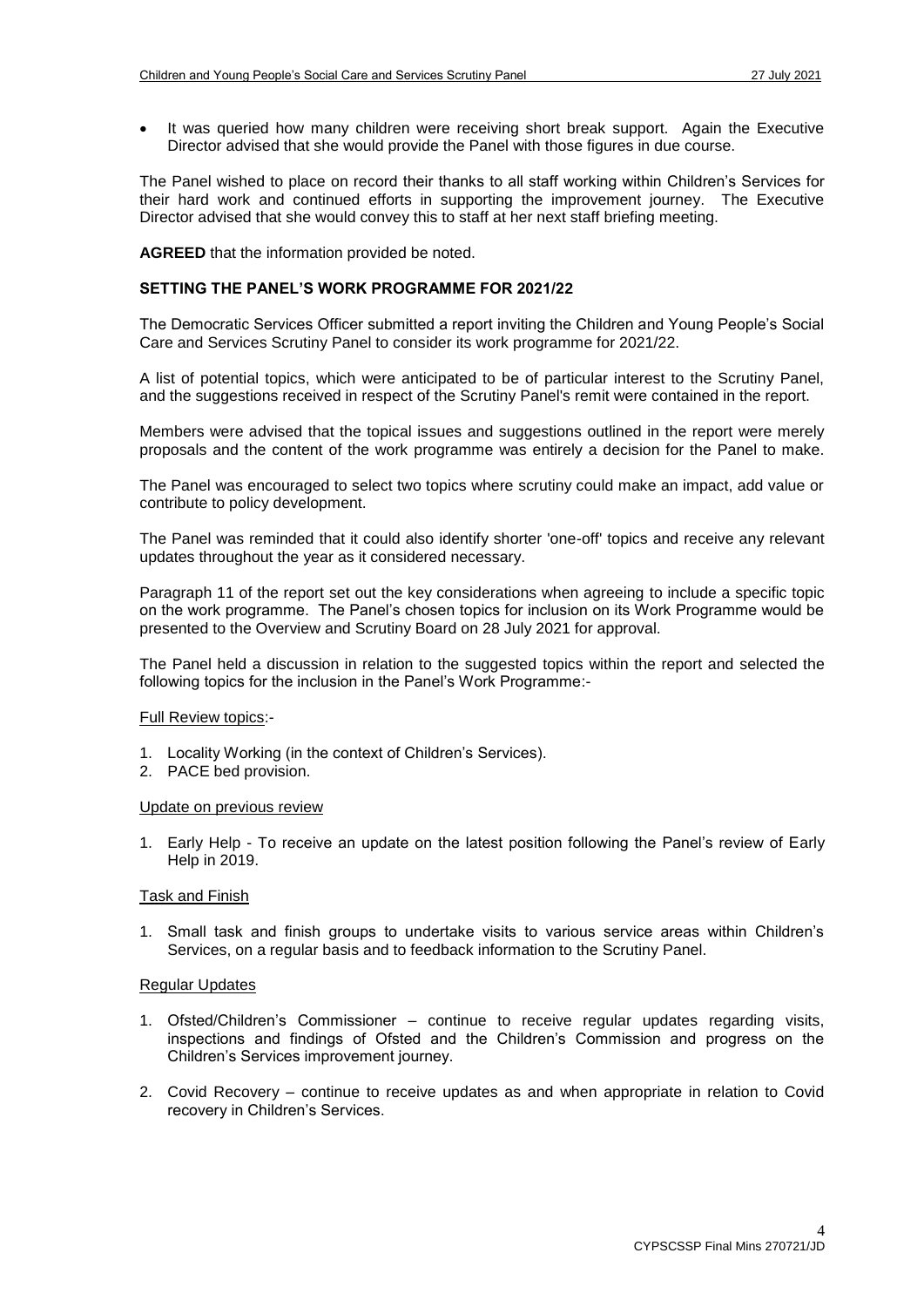**AGREED** that the topics, as listed above, be submitted to the Overview and Scrutiny Board for approval and inclusion in the Children and Young People's Social Care and Services Scrutiny Panel's work programme for 2021/2022.

# **UPDATE – OFSTED FOCUSED VISIT TO CHILDREN'S SERVICES**

The Executive Director provided the Panel with a presentation in relation to the Ofsted Focused Visit to Children's Services that took place on 26 and 27 May 2021. A copy of the Ofsted letter, dated 15 July 2021, detailing its full findings from the visit, had been circulated with the agenda prior to the meeting, for information.

To provide context to the focused visit, Ofsted's overall aim was "How has England's social care system delivered child-centred practice and care within the context of the restrictions placed on society during the pandemic?" For Middlesbrough, this meant how this was delivered whilst continuing to improve.

The focused visit used the same methodology as for the November/December 2019 inspection, looking across the whole of Children's Services. The visit was undertaken by four Social Care Inspectors and one Education Inspector, who were 'on site' for two days, however, prior to being on site, Children's Services supplied requested documentation and performance information and key personnel were also interviewed.

In relation to Covid, the strategic findings were as follows:-

- Leaders invoked their major incident plan swiftly and effectively (corporately).
- A framework for identifying and monitoring vulnerably children in their communities was established.
- Opportunities for different ways of working were brought about across the Council as well as revitalising partnerships.
- Weekly communications meetings with strategic partners were held to establish multi agency pathways – for example Domestic Abuse pathway (this had been nationally evaluated), and school networks.
- Successful progress on much of the Improvement Programme but some elements inevitably effected by Covid.

The findings in relation to Covid from a practice perspective were:-

- Some Social Workers were creative and persistent in their engagement with children despite restrictions imposed by lockdown.
- Staff had benefitted from Covid-safe working practices and technology to support engagement with children and families.
- Despite the challenges of last year, staff reported feeling supported and liked working for Middlesbrough and understood the vision for change.
- The numbers of Electively Home Educated (EHE) children increased during the pandemic, however, Children's Services had effective systems in place to monitor electively home educated (EHE) children.

In terms of Leadership, Ofsted found that Leaders were positively engaged in a comprehensive programme of improvement and introduced:-

- Audit to Excellence Framework a comprehensive plan measuring quality of practice through auditing.
- 'Non-negotiables' Practice Standards expectations of how Social Workers should work using core standards.

Ofsted also found that Children's Services had:-

Appropriately prioritised recruitment and the development of the Workforce Strategy.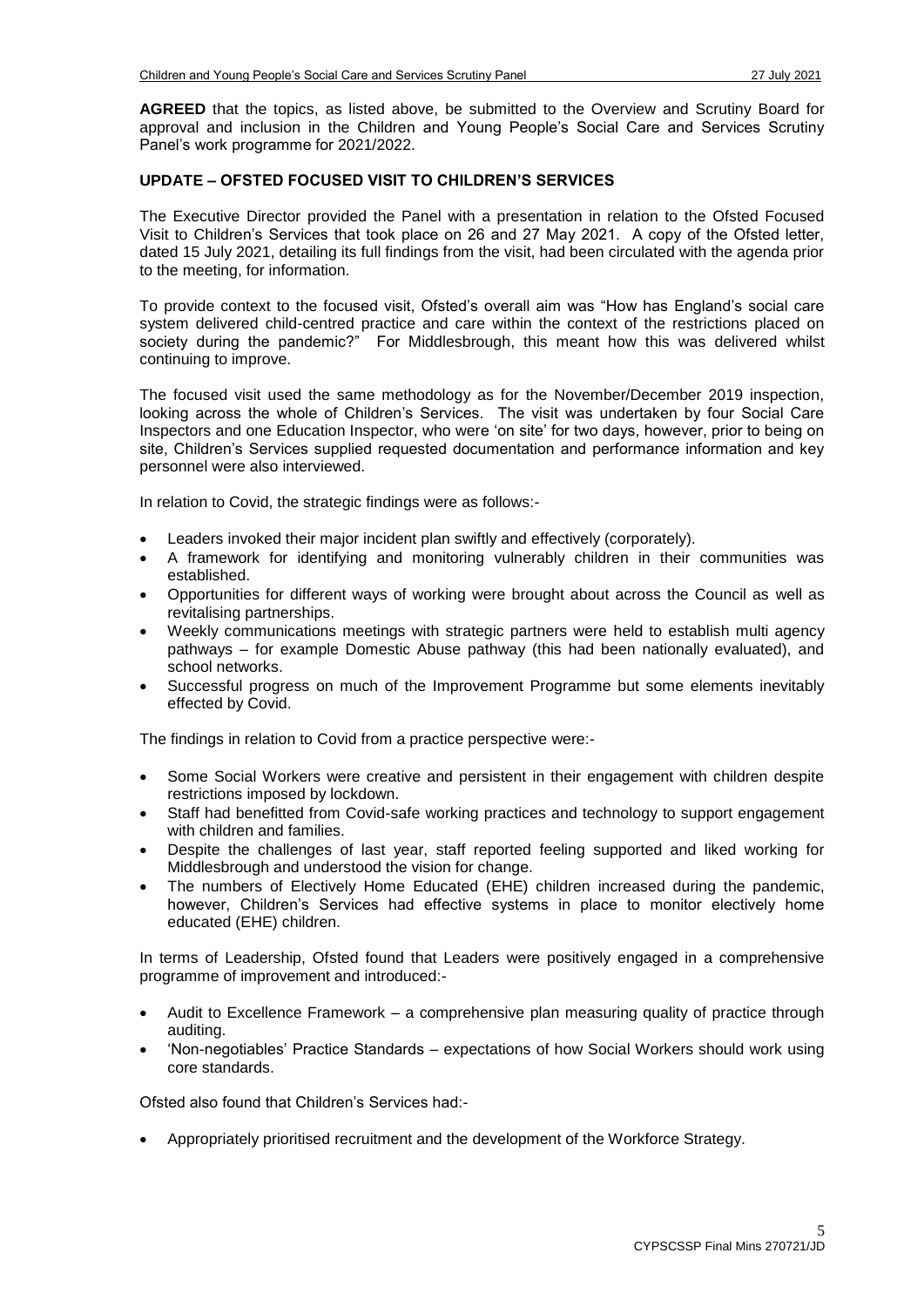- Recognised the variability in practice which was not meeting their own expectations regarding quality of practice.
- Did not yet have a sufficient understanding of children who were missing education. (This applied to a small cohort of children)

The Panel was informed that the main overall findings were:-

- Demand for Children's Social Care Services had increased over the last year.
- The MACH had continued to improve.
- Caseloads were reducing but remained too high for some Social Workers.
- Children were seen regularly and direct work was making a demonstrable difference to their lives.
- Workers were persistent and built good relationships with children so that interventions were more effective.
- Personal Advisers maintained regular contact with care leavers.
- There was effective partnership work to identify exploitation risks and trends.
- Social Workers were increasingly working with children who had multiple and complex needs. This was as a result of a legacy of poor practice.

Ofsted also identified the following areas for improvement:-

- Quality of assessments and plans was variable and management oversight and supervision was not suitably evaluative. (Oversight was currently more directive and needed to develop to include more evaluation of the work being undertaken).
- Children came into care when they needed to but there was some delay in finding the right homes for them.
- Lack of suitable foster placements and children's homes. (This was both internal and external and it was highlighted that Middlesbrough was trying to develop internal provision).
- Too many care leavers were not in education, employment or training.
- Children's identities and diverse needs were not given sufficient consideration. (This was not only in relation to ethnicity and culture, but about working with the whole child, for example, did the child have a particular health need, or mental health need).
- Some children experienced too many changes of Social Worker. Children told inspectors they would like to have Social Workers that stayed with them for a long time.

In relation to education matters, there was a significant focus on children missing education. Ofsted found that there were effective systems in place to monitor electively home educated (EHE) children. However, Children's Services had insufficient knowledge of the circumstances of vulnerable children who were missing education so that their needs were not being met. This included a small cohort of children looked after who were on a reduced timetable or who had experienced no education for too long; some children with special education needs did not receive a school placed within the 20 day timescale; and, a very small number of the aforementioned children attended unregistered provision on a part time basis as their sole provision.

Finally, Ofsted had made two new recommendations, as follows:-

- Management oversight and actions to ensure that vulnerable children and children in care, including those with special educational needs and/or disabilities (SEND), received their full educational entitlement.
- The understanding of identity and the diverse needs of children and their families to inform assessment, planning and support.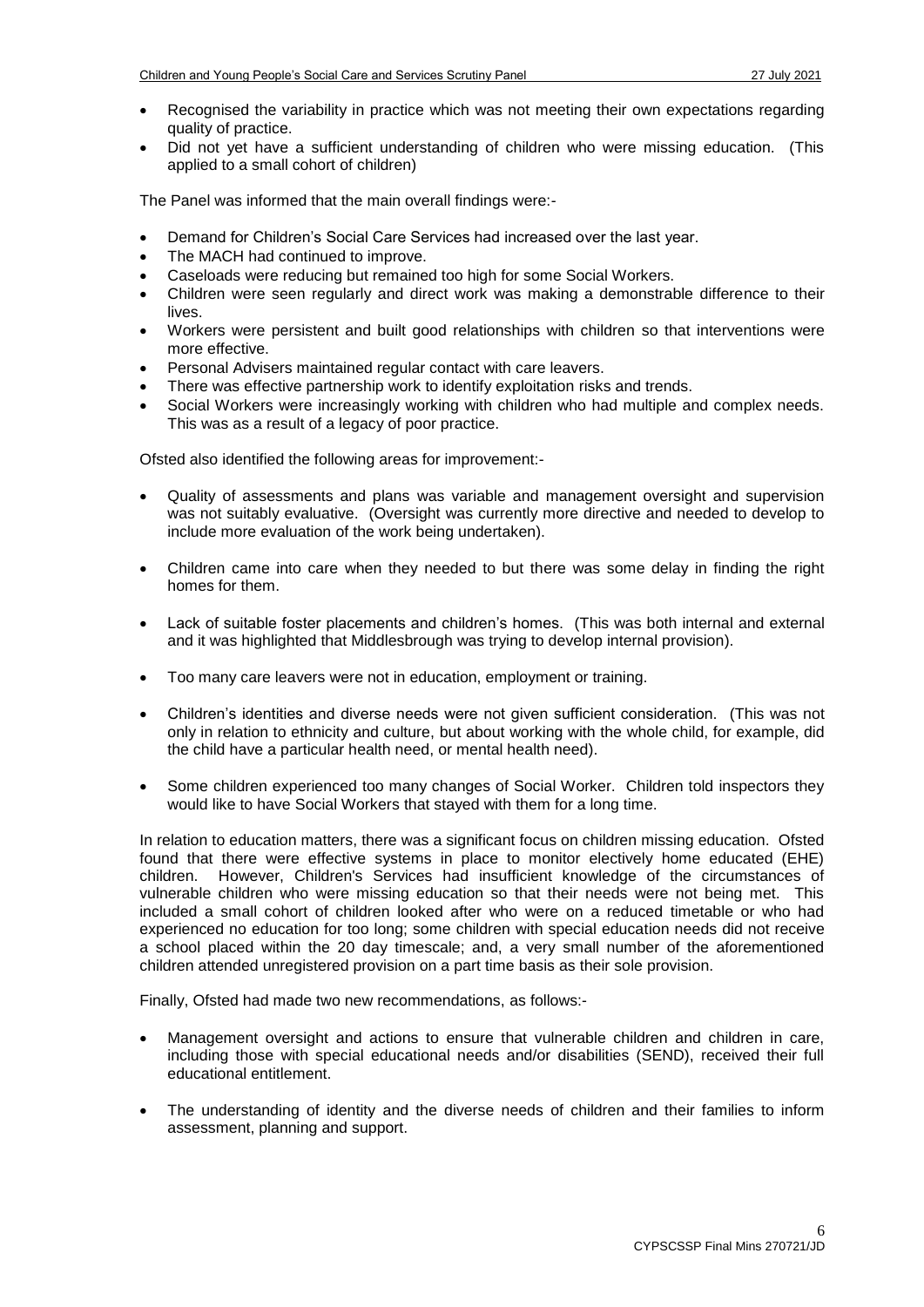Overall, it was a positive outcome showing that Children's Services 'knew themselves' and what needed to be done.

In terms of the next steps, the Children's Commissioner was in the process of finalising his 12 month review report to the Minister, having been with Children's Services during the week commencing 12 July 2021. This report would be brought to the Panel once it was available. It was also expected that a further Ofsted Monitoring Visit would take place towards the end of the year/start of next year.

A discussion ensued and the following issues were raised:-

- Reference was made to the finding that 'there was a lack of suitable foster placements" and it was queried what was being done to try and rectify this. The Executive Director advised that recruitment of foster carers was a continuous process but it was acknowledged that there had been a net loss of foster carers over the last year partly due to different ways of working being introduced which had led to some carers, regrettably, resigning. In addition, there was also a shortage of external independent (IFA) foster placements and residential placements. Whilst the number of children looked after had reduced in Middlesbrough, other local authorities were seeing a rise in numbers, making external placements more difficult to source. Children's Services had also had some success in bringing children from external provision into internal provision and continued to try and build its own internal residential provision, including the opening of Daniel Court and the refurbishment of an existing residential home which would soon be available again for placements. It was highlighted that some children looked after had very complex and specific needs which often meant they required specialist placements which were more expensive.
- Reference was made to the Ofsted findings that 'children are seen regularly and direct work is making a demonstrable difference to their lives' and 'the quality of assessments and plans is variable', and it was queried how the two correlated and whether it was a 'paperwork' issue. The Executive Director explained that particularly in the longer term teams, Social Workers built up relationships with children and were often better at understanding children than they were at writing it down. Assessments and plans needed to be more reflective. Other reasons for the variability of assessments and plans could include caseloads, the numbers of newly qualified social workers, turnover, handover of work and training opportunities and standards needed to be implemented. This was one of the reasons for continual audit to assess improvements in practice.

**AGREED** that the information provided be noted.

# **UPDATE - COVID RECOVERY - CHILDREN'S SERVICES**

The Executive Director of Children's Services, provided the Panel with a verbal update in relation to Covid recovery in Children's Services.

The Panel was advised that the in the week commencing 17 July 2021, in Middlesbrough, there were 1,396 Covid cases per 100,000 population, this had reduced to 790 per 100,000 as of week commencing 26 July 2021, however the numbers were still high.

Whilst schools had encountered a difficult time with an increase in positive cases leading up to the summer holiday, a programme of holiday enrichment activities was taking place in a number of secondary schools.

It was highlighted that there had been an increase in instances of covid amongst children and young people. Between March and July 2021 the following numbers had been confirmed:-

- Age 5-9 545 cases
- $\bullet$  Age 10-14 947 cases